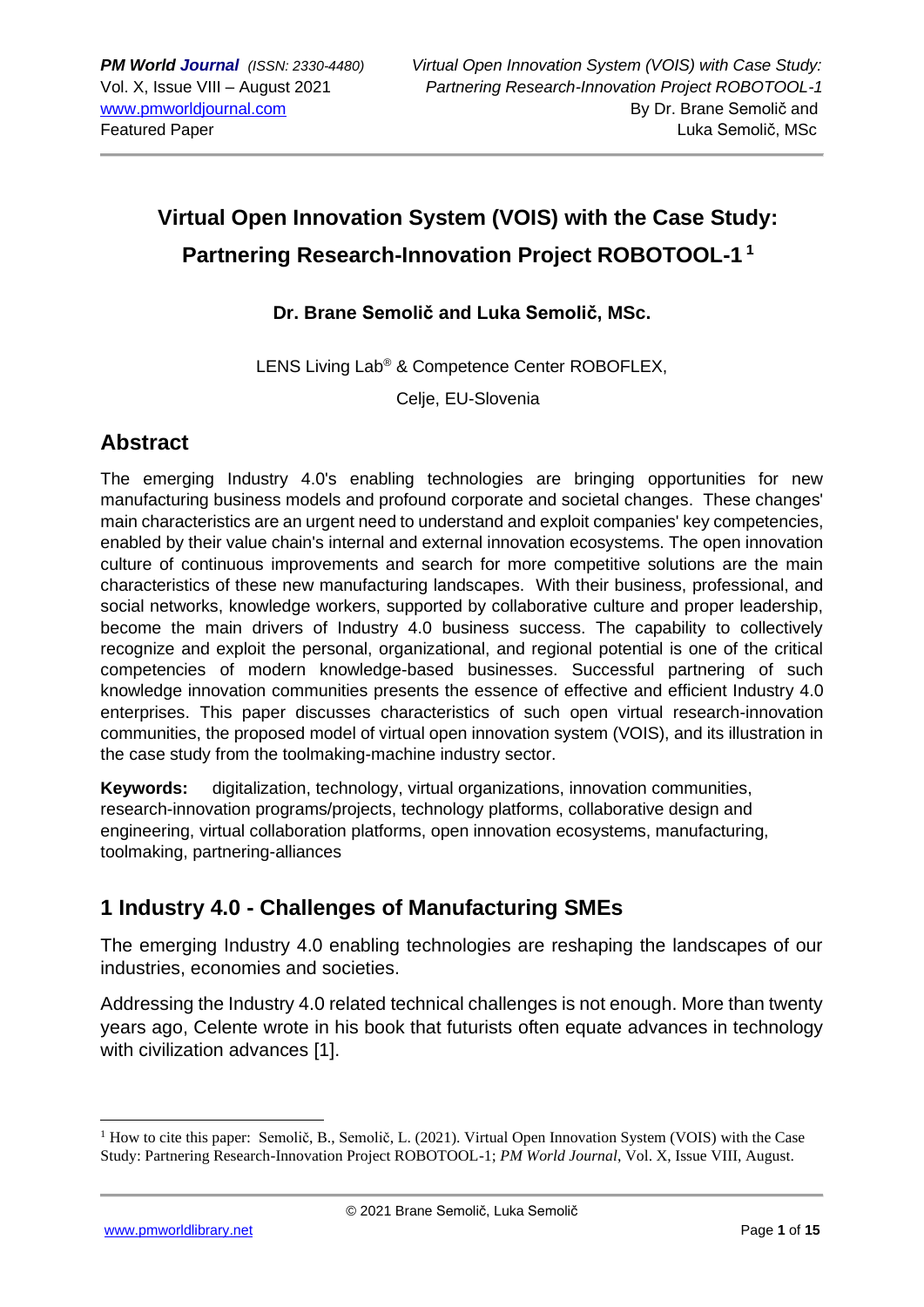To exploit innovative technologies for all stakeholders' benefit requires a profound understanding of how these novelties will affect business and personal lives, organizations and how they will reshape organizational landscapes, societies, and culture.

Houser wrote [2],» Computer scientists and engineers shouldn't be the only people shaping the future of artificial intelligence, according to the group led by researchers from MIT's Media Lab.«

We can say that this is not valid for artificial intelligence only. It's valid for the majority of Industry 4.0 enabling technologies and their implementations programs and projects. We need to understand and adequately address their implications to secure value for all involved stakeholders.

Manufacturing companies operate in a highly competitive context as they sometimes subjected to fierce global competition in terms of new products, production technologies, new materials, legislative, or organizational or business model developments and usually rely on innovation only to cope with the competitive advantage through an increase in productivity and increase in other relevant manufacturing figures, such as flexibility or agility.[3]

Many SMEs face a lack of expertise, short-term strategies, the lack of an expert sup-port function, limited resources, resistance to changes, and more. [4]

Based on these facts, we can conclude that the efficient and effective Industry 4.0's corporate strategic transformation and changes needs:

- A proper understanding of Industry 4.0 enabling technologies, related opportunities, and potential for the observed industry sector and involved businesses,
- Understanding of industry global trends and value migration,
- Competencies for setting up a short and long term business development strategies,
- Awareness of own key competencies, as well as internal and external corporate innovation ecosystem potential,
- Competences for exploitation of available internal and external industry innovation potential,
- Portfolio of research-innovation projects and programs organized internally or co-organized with the inter-organizational value chains partners,
- Leadership and empowerment for developing and implementing needed interrelated, simultaneous technical, organizational, personal, and business culture strategic changes.
- Digitalization awareness and literacy of all involved stakeholders, and
- Fostering and development of innovation collaboration culture.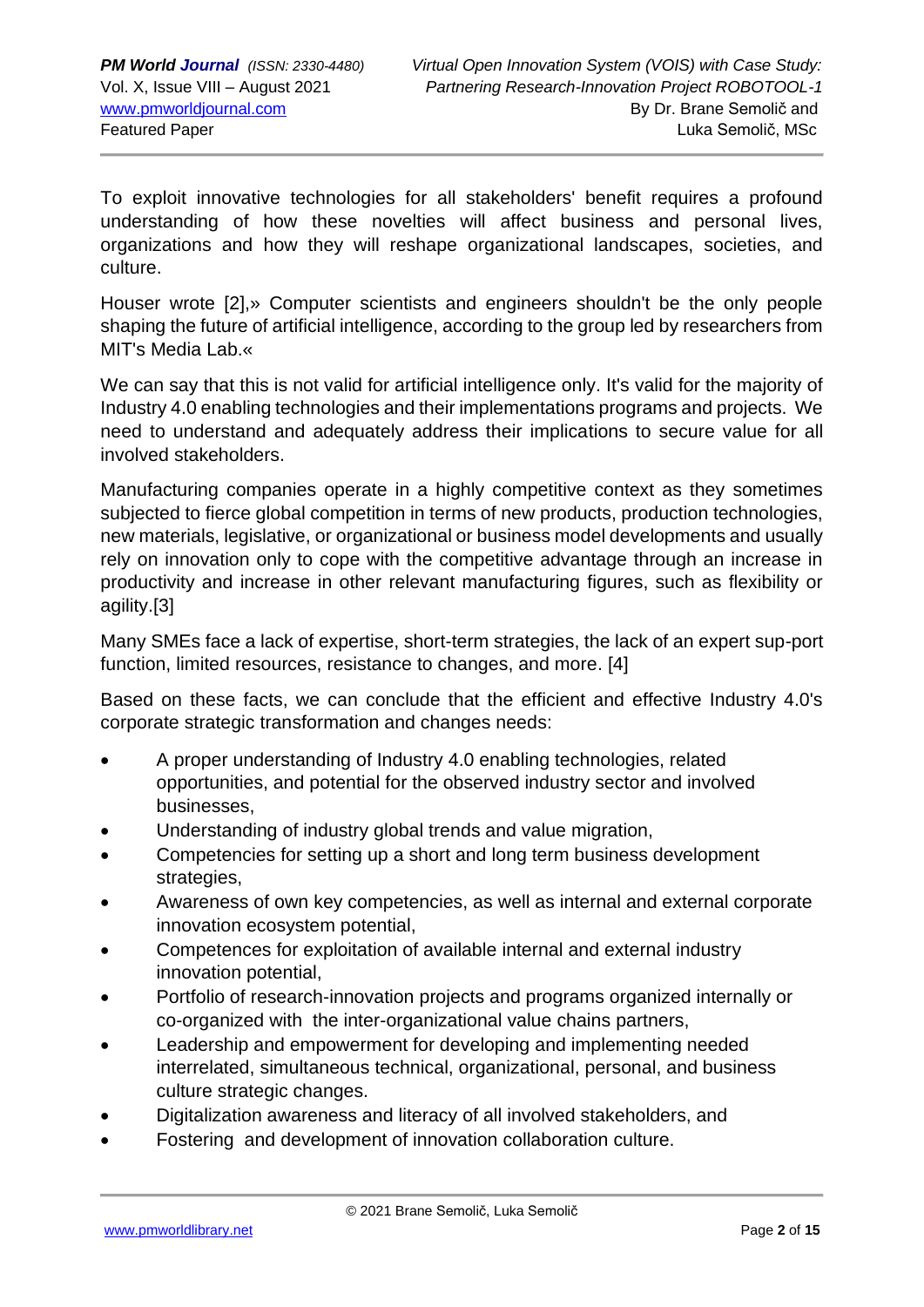SMEs need to increase the pace of their innovations to survive in the global high competitive markets. Industry research and innovation are becoming critical success factors of their success. Organizations can overcome limitations of internal researchinnovation potential by exploiting their business partners' and regional innovation ecosystems' innovation potentials.

### **2 Potential of Industry Open Virtual Research-Innovation Communities**

Being an SME and competing with the bigger competitors in globalized markets is an almost impossible task. Therefore, specialization, collaboration with industry partners, and sustainable innovation capabilities are essential for survival and maintain competitiveness. Competencies to recognize internal and external innovation ecosystem potential and how to utilize it is becoming critical success factors of modern SMEs.

The global knowledge base provides a list of conceptual frameworks that can help address these industrial challenges, and it was developed in the last twenty years. Here we can mention Tapscott [5], who coined blueprint to the digital economy, Pallot, Prinz, and Schaffers [6], with their concepts of the future workplace, Camarinha-Matos, Afsamanesh, and Ollus [7] presented systems and practices of virtual organizations, and other numerous theorists and industry experts.

With their inter-organizational value chains and innovation ecosystem strategic alliances, virtual dynamic learning organizations enabled by open innovation [9] communities and collaboration platforms are examples of such theories and organizational concepts used in the proposed Virtual Open Innovation System (VOIS).

Most of the existing studies point out that virtual organizations are a temporary consortium of partners from different organizations established to fulfill a value-adding task in terms of product or service to a customer [10]. Virtual organizations are temporary alliances between organizations to share skills or core competencies and resources to better respond to the new collaboration opportunities [11]. This way, virtual organizations represent collaboration between formally nonconnected organizations or persons who establish vertical or horizontal links and present themselves to the customers of their products or services as a single association. Apart from the professional literature concerning virtual organizations emphasis is also given to the information and communication technology as well as to the absence of the central control functions [12, 13, 14, 15]. In a virtual organization, the central control functions are replaced by the horizontal redistribution of responsibilities and agreed-on coordination authorities among the collaborative partners. Although the virtual organization is a very flat and weak structured organization, it needs the adequate structure of the virtual organization's integrators, interests' domains agents, and members who collaborate on agreed topics. Such integrators and agents must be good leaders and virtual community organizers.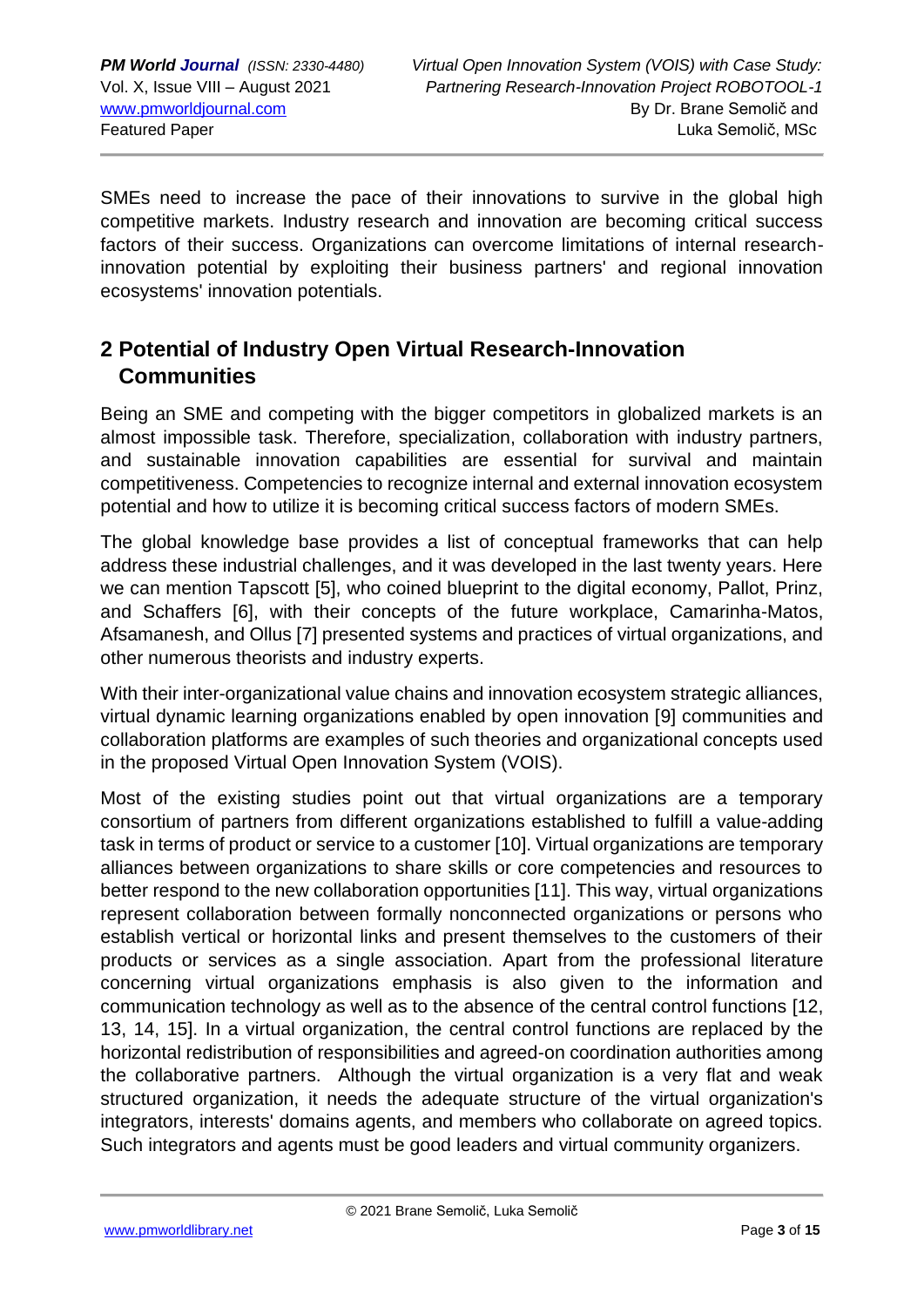Strategic partners with their collaborative endeavors create various virtual organizations and increase the involved partners' innovation potential. Industry research and innovation communities (RICs) are integral parts of such industrial's innovation ecosystems. These virtual communities use various e-tools and web-based platform services that enable and support their communications and collaborative work.

EU Institute of Technology and Innovation (EIT) argues that the innovation community is innovation in action. Its work is world-class and covers the entire value chain from education to research to business creation, demonstration, start-up incubation, marketing, communication, and sales. It is a living entity that connects people and organizations – a dynamic partnership, ready to adapt to the changing realities of its field and the emerging needs and challenges of Europe. [16]

How to transform the innovation community potential of identified collaborative business partners into the innovation community power, which will generate value for all involved stakeholders? The effectiveness and efficiency of such partnering demands need a joint virtual organization with a clear understanding and overall support of its value proposition, vision, strategic goals, implementation strategies, used technologies and resources, organizational structures, processes, coordination, and leadership issues.

# **3 The VOIS - Virtual Open Innovation System**

The subject of incremental and radical innovations has to be all corporate products and services with all related, intertwined business and technology processes. The ideas and initiatives for such innovations can come from the various internal and external stakeholders of the observed industry cases and their innovation ecosystems. It has to be promoted and coordinated based on the collaborative open research and innovation program business cases relevant for the observed industries and co-defined by the industry innovation ecosystem core partner(s).

Such open innovation systems and inter-organizational collaboration must be properly orchestrated, motivated, enabled, and promoted by adequate leadership, promoting open innovation culture.

We recognize three levels of an open innovation ecosystem observations (Figure 1):

- 1. **Level 1:** The industry research-innovation collaboration business case initiative – strategic driving forces, proposers motivation, their collaboration interests, and value propositions for potential involved internal and external partners of the observed innovation ecosystem;
- 2. **Level 2**: Research-innovation communities presents a virtual communities potential of available knowledge organizations and workers who are willing to exchange knowledge, experiences and co-create ideas for improvements of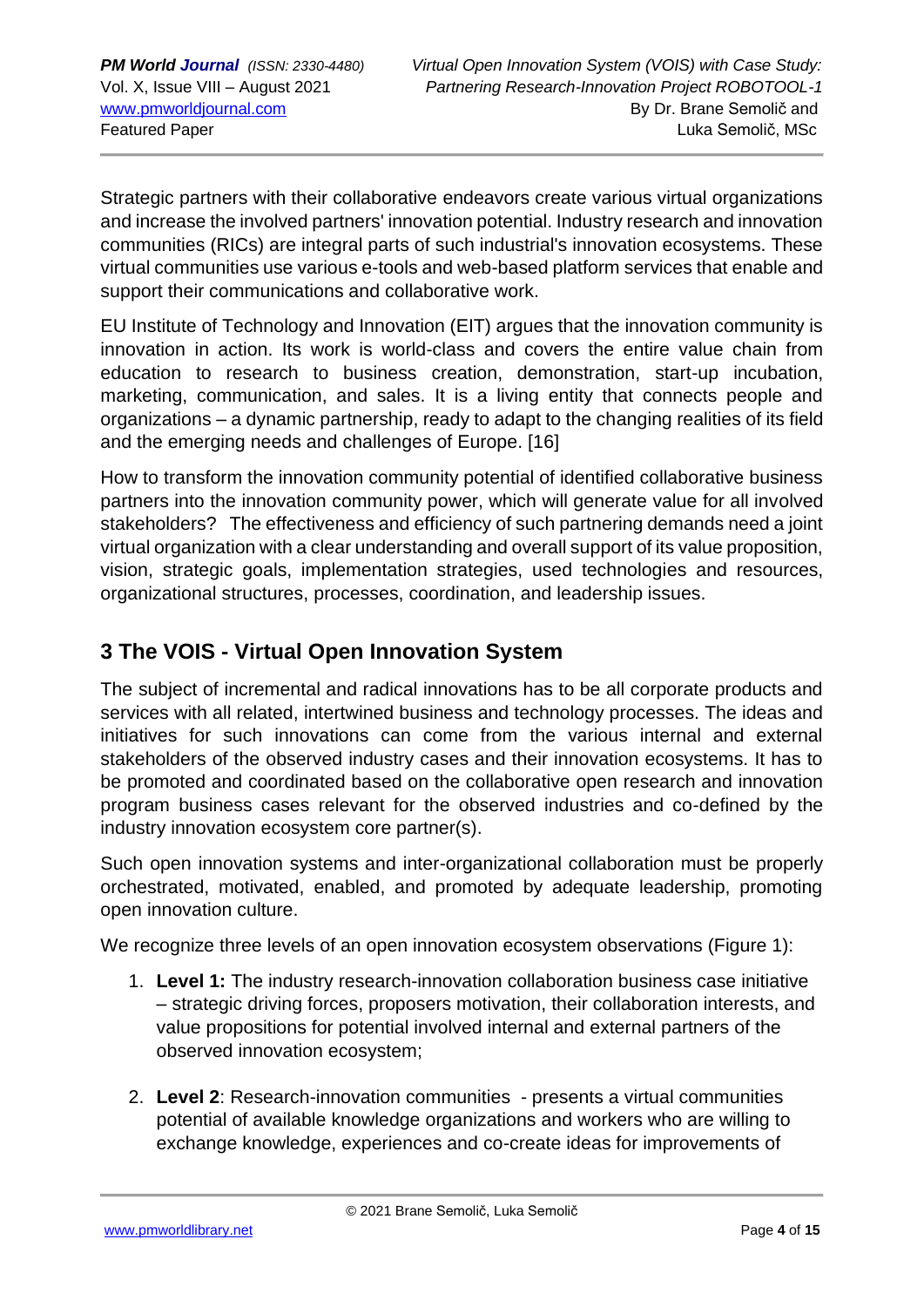existing solutions or implementing various new research-innovation projects/programs;

3. **Level 3:** VOIS - Virtual open innovation system - presents the virtual organization established by the innovation ecosystem's business case core partners to organize, support, coordinate, and enable partnering activities of this thematic research innovation communities on the areas of collaborative interests within an observed innovation ecosystem.

The VOIS comprises five interrelated modules, three virtual organization modules, and two modules presenting special cloud computing services to support virtual organization operations performance.



*Fig.1: LENS Living lab's levels of an innovation ecosystem observations*

Virtual organization modules are:

- Collaborative open research and innovation program (CORIP),
- Collaborative technology platform (CTP),
- VOIS governance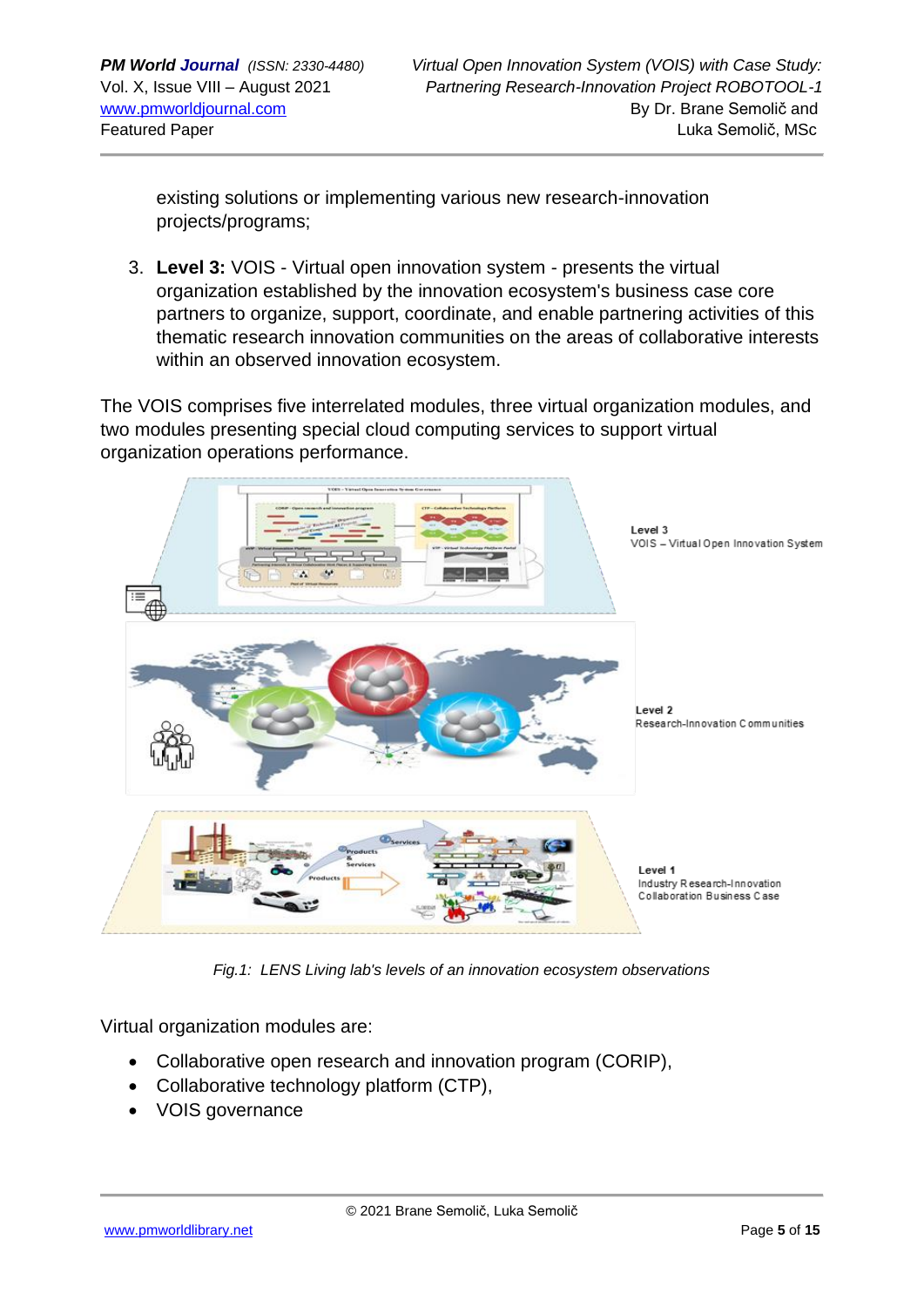Cloud computing service modules are:

- Virtual innovation platform (eVIP),
- Virtual technology platform portal (VTP)

**Collaborative open research and innovation program (CORIP)** – Such a collaborative program defines collaborative partners' strategic intentions, expectations, shared strategic goals, coordination of related partnering initiatives and projects for the stakeholders' value creation. ISO 21 500 defines the program as a group of related projects managed in a coordinated way to obtain benefits and control not available from managing them individually. Program management is the centralized and coordinated management of a program to achieve the program's strategic bene-fits and objectives. [17] This definition is used as a baseline for further definition of collaborative open research and innovation program (CORIP). CORIP covers a portfolio of individual applied research and innovation projects coordinated to obtain common identified strategic benefits of involved partners, who collaboratively govern and organize such programs. The open innovation program is available to all motivated program stakeholders who can in various ways contribute to the achievement of the program's benefits and goals and are willing to follow the program's operational standards and code of ethics.

**Virtual innovation platform (eVIP)** – represents the virtual collaborative working environment to support CORIP's operations by custom-designed cloud computing systems and services. eVIP provides the working environment that supports and enables research-innovation community members' communications, information exchange, and cocreation within their collaboration interests, projects, and other partnering tasks.

**Collaborative technology platform (CTP)** – Technology platform presents technologies as reusable assets [18]. Our CTP definition customizes this definition as a cluster of thematic technologies that the industry research and innovation community develops and offers to develop further applications, technologies, processes, systems, and services. CTP supports the commercialization of CORIP's and other thematic complementary products offered by the research-innovation community members.

**Virtual technology platform portal (VTP)** - presents technology platform virtual open market. Presents cyber value space, where technology platform supply and demand sides interact and do commercial acts. VTP provides a communication hub with online one-stop-shop market services, enabled by search engines and with the support of cloudcomputing systems and services.

**VOIS governance** - is performed by the coordinator and co-organizers of such virtual open innovation systems, focusing on orchestrate coordination and management of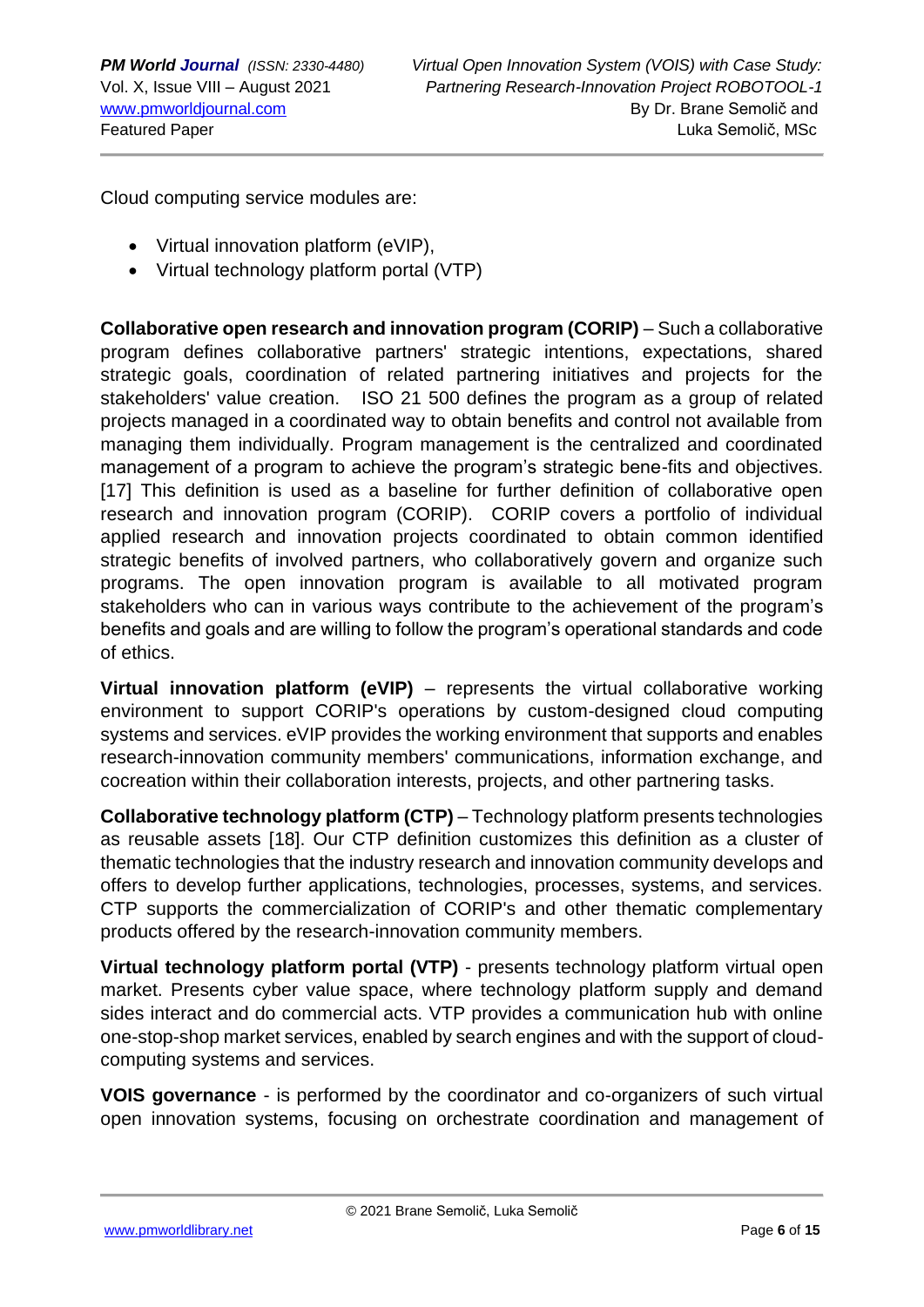VOIS's virtual organization and virtual system modules to achieve their strategic goals and expected benefits.

The VOIS is described in the VOIS Charter developed and accepted by core VOIS partners. VOIS Charter defines strategic inputs, clients, value propositions, business models, services, core partners, VOIS modules, organization, collaboration management, expected collaboration and co-creation activities, related costs, and overall benefits.



Figure 2 illustrates presented VOIS modules and their relations.

*Fig.2: VOIS modules and their relations*

A VOIS initiator can be any organization(s) that is an active player in the value chains of the observed industry sector's innovation ecosystem. VOIS initiator(s) is(are) considered an organizer(s), integrator, enabler, and prime-leading coordinator of such a thematic research-innovation community. The next chapter presents the practical VOIS business case from the machine and toolmaking industry sector.

# **4 Case Study of the Partnering Innovation Project ROBOTOOL-1**

#### **4.1 Introduction**

Manufacturing of modern industrial products requires various industrial tools and mechanical devices in individual production phases of product manufacturing. This industry sector is highly innovative, presented by the high-labor intensive manufacturing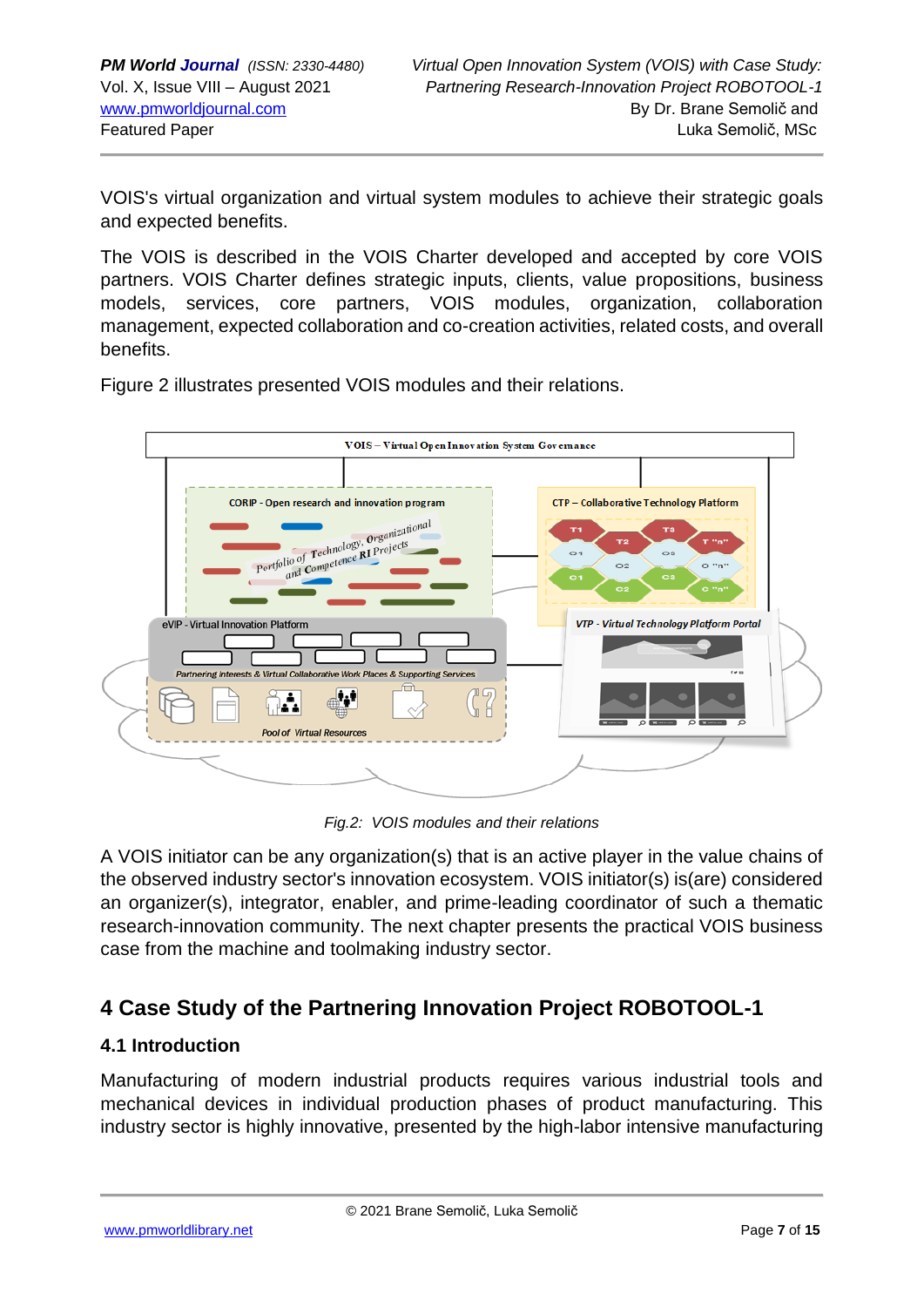SMEs. The growing global markets of new industrial products supply imply a growing need for new tools and manufacturing technologies.

Like all representatives of manufacturing industries in the EU, toolmakers face global competition and the pressure on cost reduction imposed by competitors from the Far East. An answer to the above problems lies in radical innovations and exploitation of "smart technologies" based on extensive use of Industry 4.0 key enabling technology applications and the smart factory concept's implementation. [19, 20, 21].

Imagine a production process of tools or custom-designed machines for various industry clients, where toolmaking experts, CNC machine operators, and other workers in such manufacturing process carry out various operations within specific workplaces requiring numerous manual skills with agility and flexibility issues, where they are facing possibilities of errors and quality issues, and needs a significant amount of time and demanding workers qualifications. How to address described challenges by the utilization of smart manufacturing concepts and technologies? [22]

The idea for this partnering research-innovation project came from the LENS Living Lab researchers, co-founding partner of the Competence center ROBOFLEX, established by the industry partners of EU project HORSE [22] to support robotization and digitalization transformation processes in manufacturing SMEs. In collaboration with the proposed project's leading partner company ETRA - experts for industrial automation and robotic system integration, who identified this project as a business opportunity to acquire new technologies and markets, the partnering industry research and innovation project ROBOTOOL-1 was initiated. The Faculty of electrical engineering and computer science and the Faculty of logistics (both are members of the University of Maribor) researchers were invited. The regional specialist in toolmaking - EMO Toolmaking company, producer of tools for the EU automotive industry, was invited as an innovation partner and a pilot business case.

The ROBOTOOL-1 project's idea and motivation were to support manufacturing SMEs in this industry sector within their transformation efforts towards digitalization and smart manufacturing 4.0 scenarios implementation.

The primary project goal was to identify and conceptualize the technology scenarios of RiWP - hybrid robotized and digitalized workplaces (mixed use of collaborative robots, augmented reality, and automatically controlled vehicles) and illustrate their practical value by the industry pilot applications.

Besides this, the industry guidelines for the manufacturing SMEs are developed to support exploitations of this project deliverables. The guidelines include presenting potential technology solutions, catalogs of developed technology implementation scenarios, and Smart Manufacturing digitalization architecture.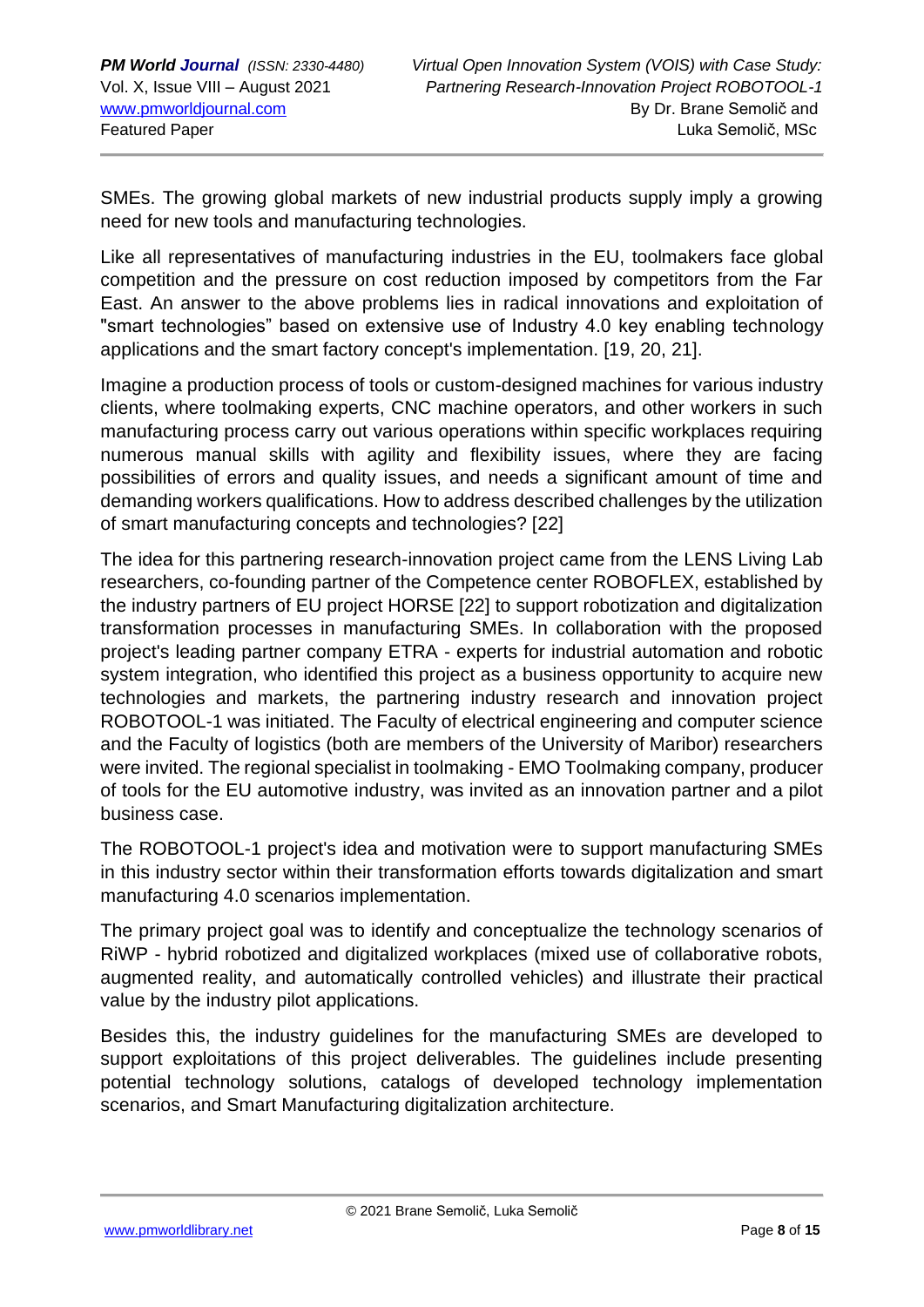The complementary goal of this project was to establish a sustainable collaboration with the ROBOTOOL-1 project partners in the areas of development of digitalization and smart manufacturing technologies for the needs of project-based manufacturing SMEs in the toolmaking and machine industry sector (ROBOTOOL 4.0).

The project partners present the initiators and core partners of this new open researchinnovation community RIC ROBOTOOL 4.0, which will continue to collaborate after the ROBOTOOL-1 project completion and be open to all interested ROBOTOOL 4.0 innovation ecosystem' stakeholders.

The RIC ROBOTOOL 4.0 core partners mapped and extensively discussed their development strategies, motivations, interests, and value chain expectations from this long-term partnering initiative. Based on these inputs, the VOIS ROBOTOOL 4.0 Charter and implementation modules were initiated, developed, and start-up.

#### **4.2 VOIS ROBOTOOL 4.0**

The technology framework  $TFRD<sup>2</sup>$  is developed based on the identified shared strategic intentions, based on the ROBOTOOL-1 Project, and its developed reusable technology concepts, components, solutions, and support services. The TFRD presents the strategic baseline for further research-innovation initiatives and projects of the newly established partnering open research-innovation program CORIP ROBOTOOL.

The collaborative technology platform CTP ROBOTOOL is co-created to support the commercialization of the CORIP ROBOTOOL projects' reusable deliverables and other TFRD connected products offered by the ROBOTOOL 4.0 core partners.

The virtual collaboration workspace is formed for the needs of CORIP ROBOTOOL projects implementation. This workspace was developed as a virtual innovation platform (eVIP), using a cloud computing tool (CCS) ExArca. The CCS ExArca is designed as a flexible internet-based communication backbone to support the collaborative performances of various innovation community initiatives.

CCS ExArca is a secured multi-level communication and virtual workspace support-ed by a secure socket layer (SSL) and state-of-the-art encryption algorithms to secure the data exchange and communications between ExArca users. This system supports the use of CPS-IoT, AI technology modules, and applications. The whole infra-structure lies on top of the database, which supports BD operations.

The Technology Platform Portal (TP) ROBOTOOL 4.0 operates as the internet-based open market for reusable technology solutions with related services developed and provided by the ROBOTOOL 4.0 innovation community partners. Industry clients can

<sup>2</sup> *TFRD – Technology Framework for Robotization and Digitalization. TFRD includes the portfolio of technological (T), organizational (O), and competencies (C) products and services needed in the strategic transformation processes towards Manufacturing 4.0.*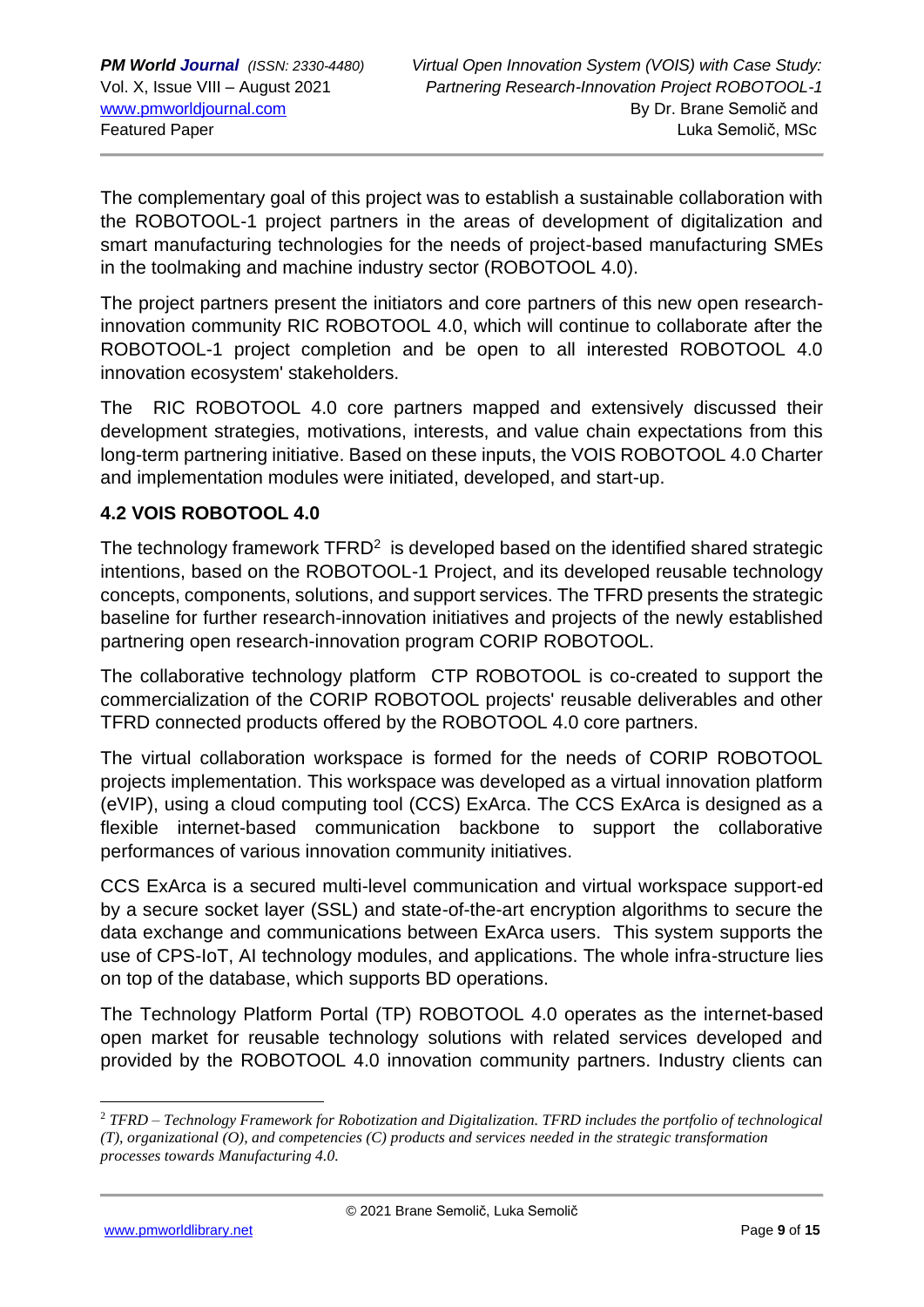browse and find needed developed technology components, organizational solutions with supporting services provided by the ROBOTOOL 4.0 innovation community for their needs.

The VOIS ROBOTOOL 4.0 governance is provided by the regular annual ROBOTOOL 4.0 development conferences, coorganized by this open research-innovation community core partners. Company ETRA is the VOIS ROBOTOOL 4.0 leading coordinator and enabling organization. With the support of the Competence Center, ROBOFLEX provides virtual collaboration workspaces and project management office services to CORIP ROBOTOOL 4.0 partners.

The VOIS ROBOTOOL 4.0 is the first industry thematic VOIS developed as an integral part of a regional digital innovation hub (DIH) for the manufacturing industry, fostered by the Competence center ROBOFLEX.

# **5 Conclusions**

The "Strategic Value Creation Networks" is one of the five key drivers to achieve the EU industry 2030 vision. To respond to these opportunities, Europe needs to build on regional ecosystems that embrace their own smart specialization, help to bridge regional disparities, and provide the platform where all the actors can combine their knowledge and co-create the content, context, and learning experiences. The fundamental changes in the role of local production networks, which arise from a new logic in which servitization is becoming increasingly important, are expected. [23]

The proposed VOIS is a practical example of this new logic. VOIS supports described intentions by providing a holistic, systemic approach and services for such manufacturing industry' collaborative innovation business cases of their regional strategic value networks creation.

The integrative complexity [24] approaches are needed, where all relevant technological, organizational, economic, and social aspects of the observed business cases are simultaneously addressed properly.

Critical collaboration driving forces and issues for successful partnering are collaboratist leadership combined with phronetic intelligence, trustworthy supportiveness, integrity competence, consistency, openness, and loyalty [25].

There is no doubt that the complexity of technologies and fast-changing emerging business environments of manufacturing SMEs calls for specialization and sustainable collaboration with its value chains' business-innovation partners. The borders between organizations are blurring. Interorganizational research-innovation communities (RICs) and their collaboration in innovations are critical drivers of such new inter-organizational value chain partnering business landscapes. The Industry 3.0 manufacturing SME's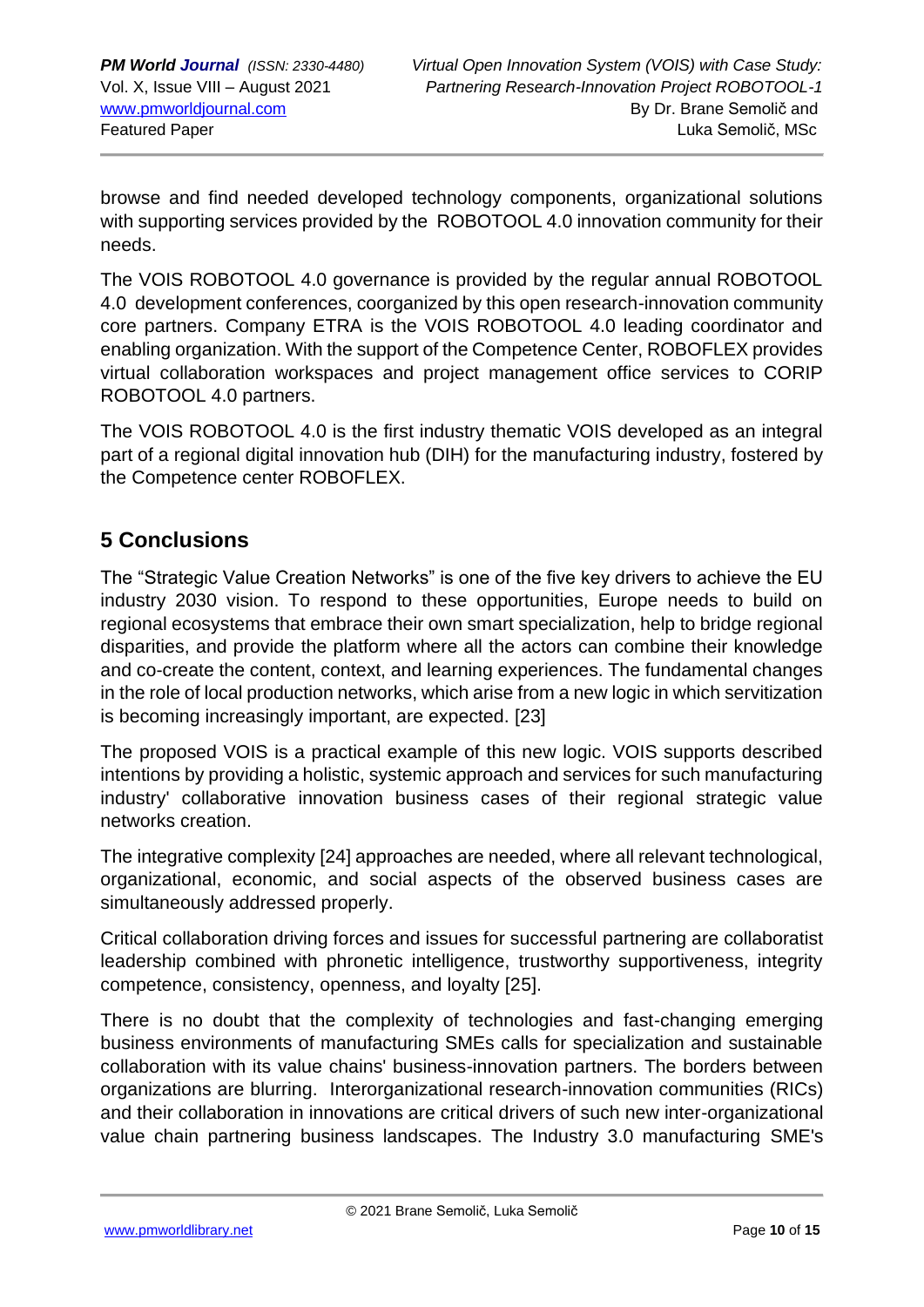business success depended on its productivity and internal innovation power. Today's Industry 4.0 companies face challenges of inter-organizational productivity and exploitation of inter-organizational innovation potential from their value chains. Interorganizational partnering and innovation are becoming critical success factors of modern manufacturing SMEs.

Such a business environment needs good leaders capable of long-term shared thematic inter-organizational and interpersonal partnering in supporting sustainable technology research and innovation, practicing interdisciplinary approaches, and developing a culture of open innovation.

#### **References**

- 1. Celente, G.(1998), Trends 2000, How to prepare for and profit from the changes of the 21st Century", pp.19 ,Warner Books, New York, ISBN0-446-67331
- 2. Houser K. (2019), To Prevent the Apocalypse, MIT Says to Study "Machine Behaviour" https://futurism.com/mit-apocalypse-study-machine-behaviour/amp? twitter\_impression=true
- 3. Mamasioulas A., Mourtzis D., Chryssolouris G. (2020) A manufacturing innovation overview: concepts, models and metrics, International Journal of Computer Integrated Manufacturing, 33:8, 769-791, DOI: 10.1080/0951192X.2020.178031,
- 4. Moeuf A. (2019) Identification of CSFs, Risks and Opportunities of Industry 4.0 in SMEs, International Journal of Production Research, Vol 58, Issue 5
- 5. Tapscott D. & Co. (1998), Blueprint to the Digital Economy, McGraw-Hill, New York, ISBN 0- 0063349-5
- 6. Pallot M. & Co. (2005), Future Workplaces, towards the "Collaborative" Web, Proceedings of the 1st AMI@Work Communities Forum Day 2005, Munich, Germany
- 7. Camarinha-Matos L. & Co. (2005), Virtual Organizations, Springer.com, ISBN 978-0-387-23757-  $\mathfrak{D}$
- 8. Jordan J. & Co. (2000), Next Generation Manufacturing, National Association of Manufactureres, John Wiley & Sons, Inc, New York, ISBN 0-471-36006-6
- 9. Chesbrough H., Bogers M. (2014) Explicating Open Innovation: Clarifying an Emerging Paradigm for Understanding Innovation in Henry Chesbrough, Wim Vanhaverbeke and Joel West, eds., New Frontiers in Open Innovation, Oxford: Oxford University Press, pp.4,
- 10. Duin, H (2008) Systemic Strategic Management for VBEs in the Manufacturing Sector, In the Manufacturing Sector, Camarinha.Matos & Co, Pervasive Collaborative Networks, IFIP TC5 WG 5.5 9th Working Conference on Virtual Enterprises, Poznan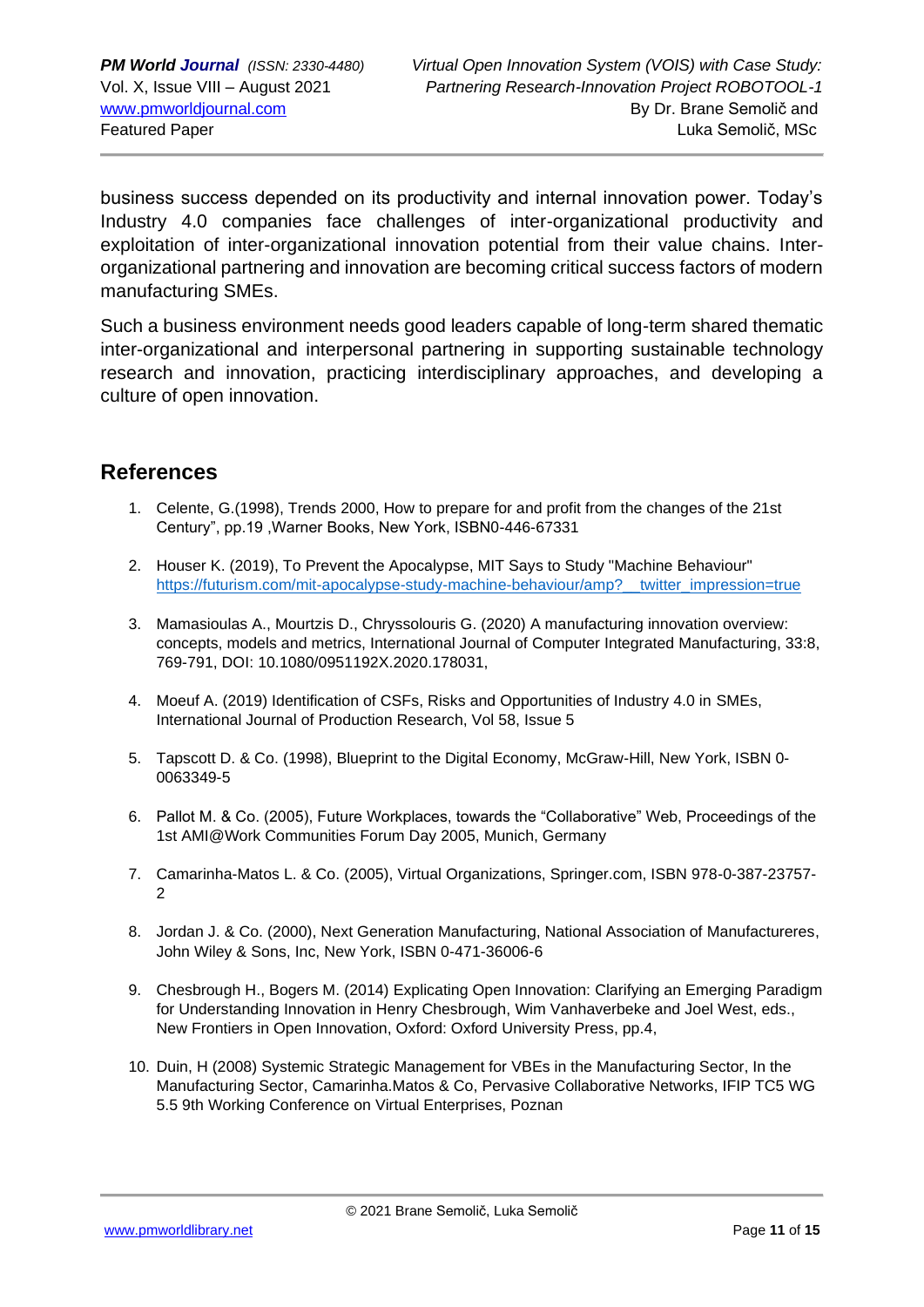- 11. Loss L. & all, (2008) Value creation elements in learning collaborative networked organizations, Camarinha.Matos & Co, Pervasive Collaborative Networks, IFIP TC5 WG 5.5 9th Working Conference on Virtual Enterprises, Poznan
- 12. Dessler, G. (2001) Management, New Jersey: Prentice Hall Inc.
- 13. Mohrman AS, Galbraith JR, Lawler III. E. (1998) Tomorrow's Organization. Jossey-Bass, San Francisco
- 14. Semolic, B. & Imtiaz, A. (2010), Governance and Organization of Virtual Collaborative Networks for High Performance Manufacturing, 5th International Scientifically- Practical Conference Devoted to the 50th Anniversary of the Siberian State Aerospace University, Krasnoyarsk, Russia
- 15. Semolic, B & Baisya R.K./Editors/(2013), Globalization and Innovative Business Models, IPMA & Anne Books Ltd. New Delhi, ISBN:978-93-8212-715-4
- 16. Institute of Technology and Innovation [https://eit.europa.eu/our-communities/eit-innovation](https://eit.europa.eu/our-communities/eit-innovation-communities/success)[communities/success](https://eit.europa.eu/our-communities/eit-innovation-communities/success)
- 17. International Standard Organization (2010), ISO 21500, ISO PC 236/WG, ANSI
- 18. Corin Stig D., (2015) Technology platforms, Organizing and Assessing Technological Knowledge to Support its Reuse in New Applications, Thesis for the PhD, Chalmers University of Technology, Gothenburg
- 19. Semolic B. & Co. (2011) International Collaborative Research-Innovation Program »Smart Machine & Systems« Project Charter, Version 1.1, LENS Living Lab, Celje
- 20. Tepes M., Semolic B. & All, (2011) Tool Making Factory of Future- innovative business models and the concept of intelligent e-tools, 11th International Conference in Management of Innovative Technologies, TAVO, Fiesa
- 21. ROBOTOOL 1 Project Consortia (2019 -2021), New processes of cognitive and flexible robotized workplaces in toolmaking – The investment is co-financed by the Republic of Slovenia and the European Union from the European Regional Development Fund
- 22. HORSE Project Consortia (2015-2020), Smart integration robotic system for SMEs controlled by Internet of Things on dynamic manufacturing processes, Horizon 2020, Call: H2020-FoF-2015, funded by the EU Horizon 2020 RI program under grant agreement No 680734
- 23. EU Commission (2019), A Vision for the European Industry Until 2030, ISBN 978-92-76-08792-2
- 24. Simmons M.(2018), Studies show that people who have high "Integrative Complexity" are more likely to be successful, [https://medium.com/the-mission/studies-show-that-people-who-have](https://medium.com/the-mission/studies-show-that-people-who-have-high-integrative-complexity-are-more-likely-to-be-successful-443480e8930c)[high-integrative-complexity-are-more-likely-to-be-successful-443480e8930c](https://medium.com/the-mission/studies-show-that-people-who-have-high-integrative-complexity-are-more-likely-to-be-successful-443480e8930c)
- 25. Steyn P. & Semolic B. (2020), Collaboratist Leadership in the Industry 4.0 Economy, *PM World Journal*, Vol. IX, Issue V, ISSN: 2330-4480. [https://pmworldlibrary.net/wp-](https://pmworldlibrary.net/wp-content/uploads/2020/04/pmwj93-May2020-Steyn-Semolic-Leading-Virtual-Dynamic-Learning-Organisations.pdf)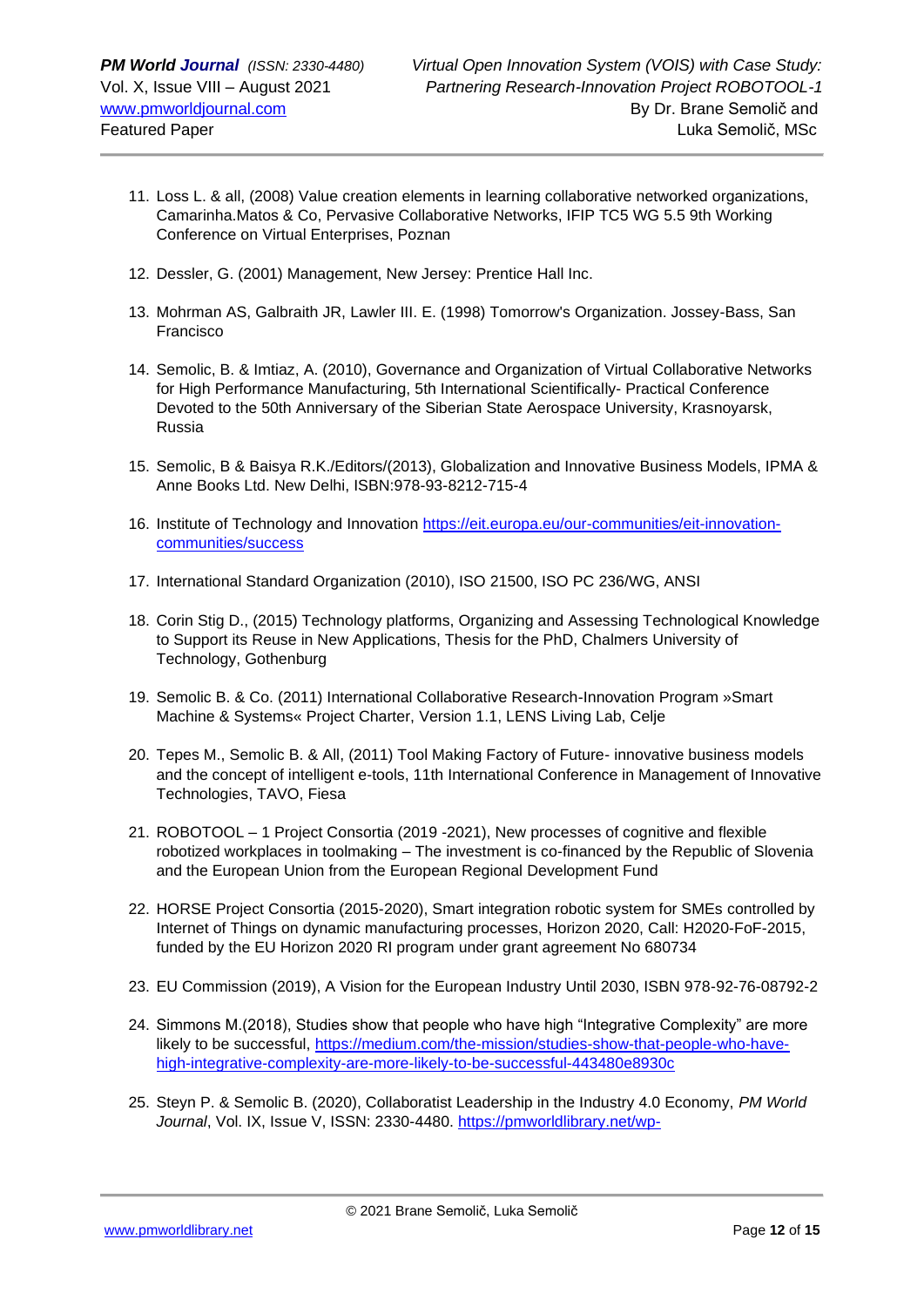[content/uploads/2020/04/pmwj93-May2020-Steyn-Semolic-Leading-Virtual-Dynamic-Learning-](https://pmworldlibrary.net/wp-content/uploads/2020/04/pmwj93-May2020-Steyn-Semolic-Leading-Virtual-Dynamic-Learning-Organisations.pdf)[Organisations.pdf](https://pmworldlibrary.net/wp-content/uploads/2020/04/pmwj93-May2020-Steyn-Semolic-Leading-Virtual-Dynamic-Learning-Organisations.pdf)

### About the Authors



# **Prof Dr Brane Semolič**

Founder and Head of LENS Living Lab International living laboratory Celje, Slovenia



**Brane Semolič** studied mechanical engineering, engineering economics, and informatics; he holds a scientific master's degree and doctorate in business informatics. His focus of professional interest is industrial and system engineering, innovation and technology management, virtual organizations and systems, project and knowledge management. He has 40 years of working experiences in different industries (industrial engineering, IT, chemicals, household appliances, government, and education), as an expert, researcher, manager, entrepreneur, counselor to the Slovenian government and professor. He operates as head of the open research and innovation organization LENS Living Lab. LENS Living Lab is an international industry-driven virtual living laboratory. He is acting as initiator and coordinator of various research and innovation collaboration platforms, programs and projects for the needs of different industries (ICT, robotics, laser additive manufacturing, logistics, education). He was co-founder and the first director of the TCS - Toolmakers Cluster of Slovenia (EU automotive industry suppliers). Since 2004 he is serving as the president of the TCS council of experts. Besides this, he is operating as a part-time professor at the Cranefield College.

He was head of project and information systems laboratory at the Faculty of Mechanical Engineering, Head of the Project & Technology Management Institute at the Faculty of Logistics, University of Maribor and professor of project and technology management at the graduate and postgraduate level. He acted as a trainer at the International »European Project Manager« post-graduated program, organized jointly by the University of Bremen.

He was the co-founder and president of the Project Management Association of Slovenia (ZPM), vice president of IPMA (International Project Management Association), chairman of the IPMA Research Management Board (2005-2012), and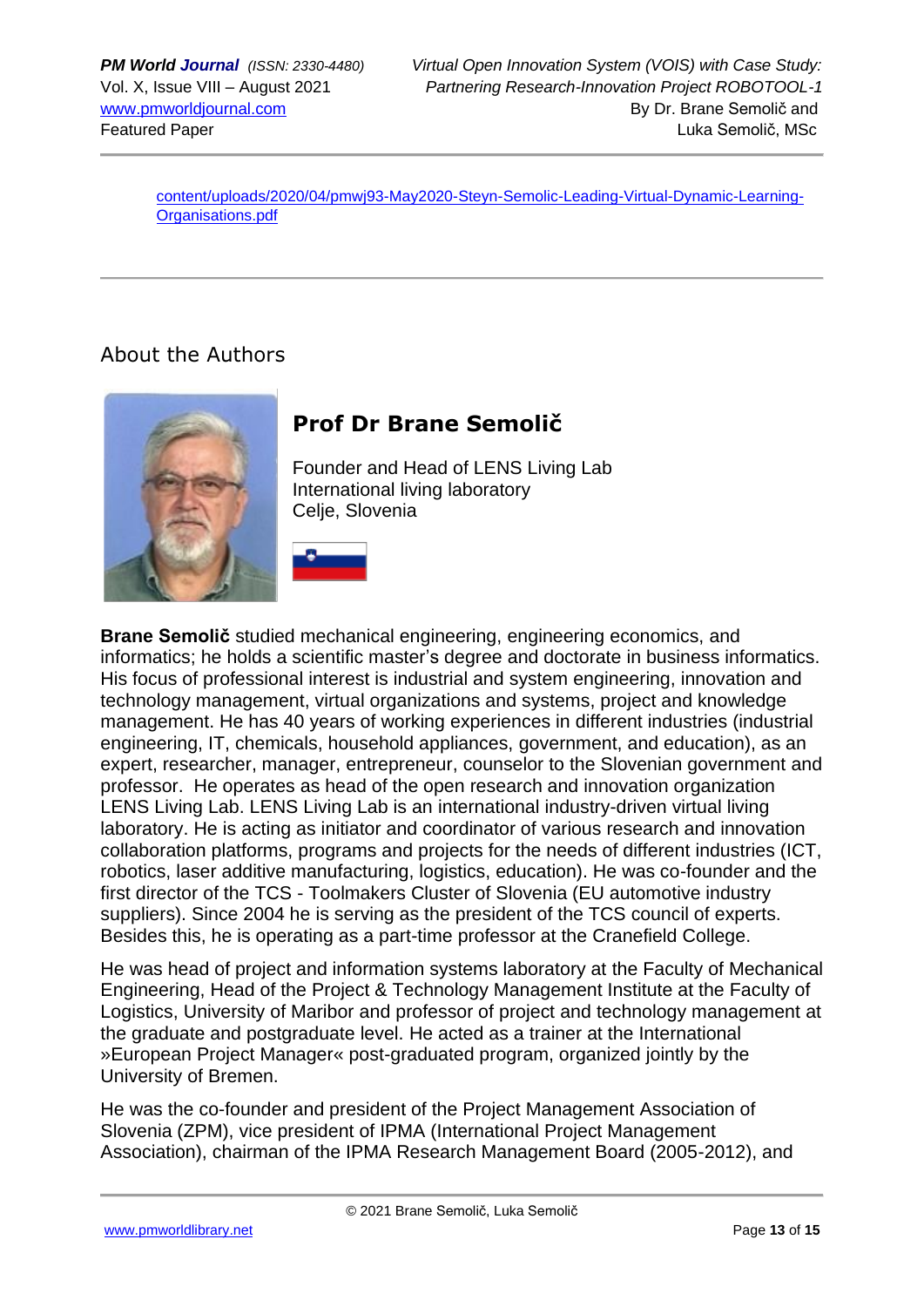technical vice-chairman of ICEC (International Cost Engineering Council). He actively participated in the development of the IPMA 4-level project managers' certification program. He introduced and was the first director of the IPMA certification program in Slovenia. He has been serving as the assessor in this certification program since 1997. He performed as assessor in the IPMA International PM Excellence Award Program in China, India, and Slovenia.

Brane is a registered assessor for the accreditation of education programs and education organizations by the EU-Slovenian Quality Assurance Agency for Higher Education. He was a Member of Strategic Advisory Board of European Competitiveness and Innovation, as well as the president of the Slovenian Chamber of Business Services. Brane received the award as ICEC Distinguished International Fellow in 2008. He received the »Silver Sign« for his achievements in research, education, and collaboration with the industry from the University of Maribor in 2015.

Professor Semolič is also an academic advisor for the *PM World Journal*. He can be contacted at [brane.semolic@](mailto:brane.semolic)3-lab.eu. Additional information about the LENS Living Lab can be found at<http://www.3-lab.eu/>.

*To view other works by Prof Semolic, visit his author showcase in the PM World Library at<https://pmworldlibrary.net/authors/brane-semolic/>*



### **Luka Semolic**

Director, Co-founder, Coordinator INOVA Consulting, INTESO Group Celje, Slovenia



**Luka Semolič** holds BSc. and MSc. in computer science. He is specialized in cloud computing services and hybrid communication technologies with applications for clients from different industrial sectors (automotive, logistics, manufacturing, trade, education and R&D). He started as techno-entrepreneur and a software developer during his time at the university (since 2007) and established his first company in 2012.

During his studies he already participated and helped with the technical support of organizing virtual project schools for family's company INOVA Consulting. He also helped with other projects and event organization, regarding the LENS Living Lab virtual laboratory, where he contributed with his innovative ICT services and knowledge.